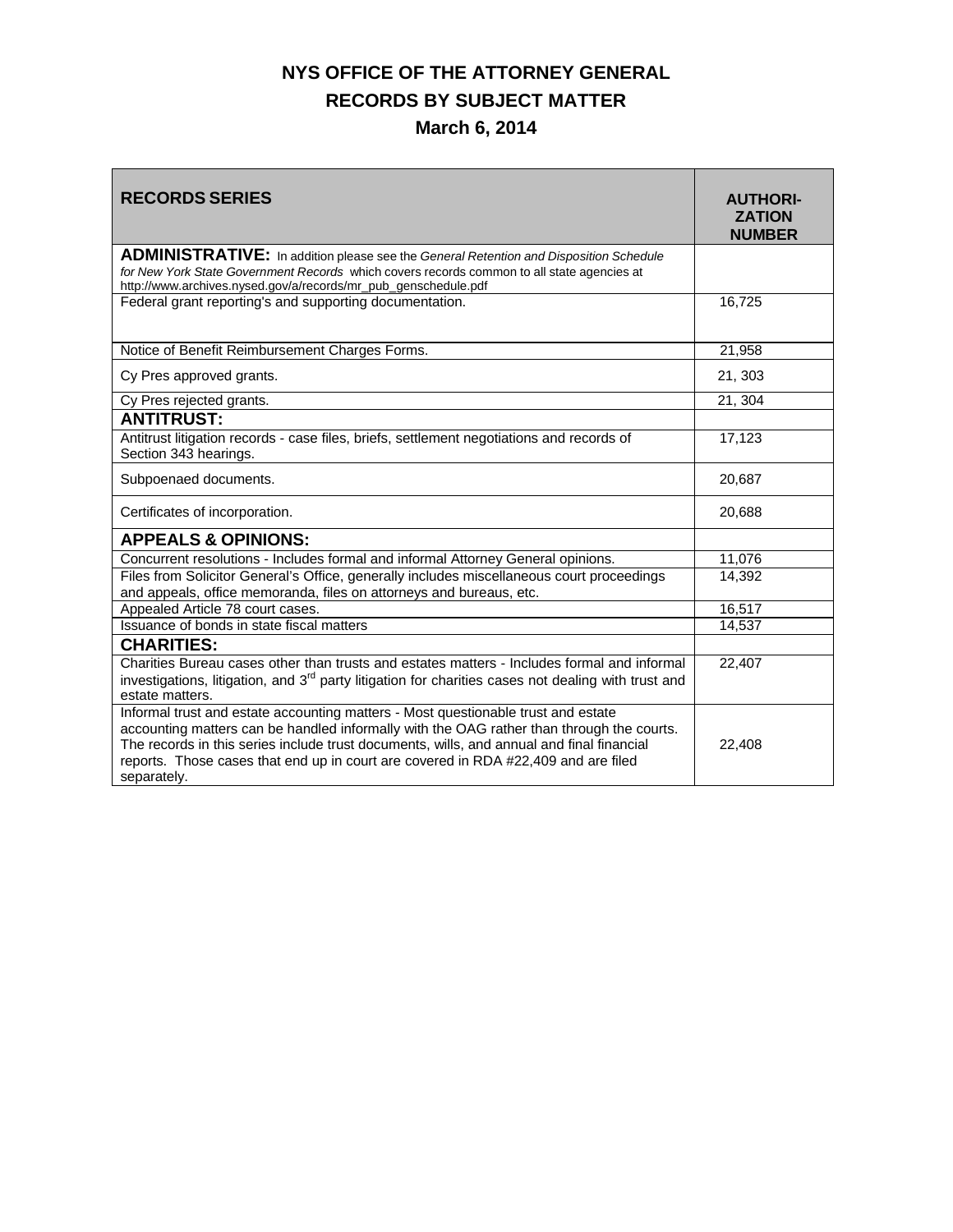| <b>RECORDS SERIES</b>                                                                                                                                                                                                                                                                                                                                                                                                                                                        | <b>AUTHORI-</b><br><b>ZATION</b><br><b>NUMBER</b> |
|------------------------------------------------------------------------------------------------------------------------------------------------------------------------------------------------------------------------------------------------------------------------------------------------------------------------------------------------------------------------------------------------------------------------------------------------------------------------------|---------------------------------------------------|
| Surrogate Court proceedings and Supreme Court trust accountings. This series includes<br>accountings, letters of administration, probate of wills, and other judicial matters. All<br>Surrogate Court proceedings and trust accountings are handled by the Charities Bureau,<br>which attempts to ensure that charity finances are handled appropriately.                                                                                                                    | 22,409                                            |
| Not-for-profit transactions - This series includes documentation on sales, mergers,<br>dissolutions, and certificate amendments for non-profit organizations throughout NYS.<br>Corporations that hold and administer property for charitable purposes in NY are required<br>to register and report to the Charities Bureau pursuant to Estates, Powers and Trusts Law,<br>Section 8-1.4. Review and approval of these transactions must be made by the Charities<br>Bureau. | 22,410                                            |
| Registration statements - Includes registration applications and organizing documents for<br>non-profit entities required to register with the Charities Bureau. However, some<br>organizations, like religious organizations, are exempt from registering with the Charities<br>Bureau. Those entities may submit a Request for Registration Exemption form, which is<br>also included in this series.                                                                      | 19,457                                            |
| Annual financial reports - Includes annual financial reports and supporting documentation<br>(e.g. IRS990, NY Form CHAR500, etc.) submitted by charitable organizations required to<br>register with the Charities Bureau. These reports are required by Article 7-A, Section 172<br>of the Executive Law.                                                                                                                                                                   | 19,456                                            |
| Annual registration statements and bonds of professional fundraisers and fundraising<br>counsels.                                                                                                                                                                                                                                                                                                                                                                            | 19,459                                            |
| Annual registration statements of professional solicitors.                                                                                                                                                                                                                                                                                                                                                                                                                   | 19,460                                            |
| Charities Bureau general correspondence.                                                                                                                                                                                                                                                                                                                                                                                                                                     | 19,462                                            |
| Professional fundraiser contracts and financial statements - All fundraisers held in NYS<br>need to be registered with the Charities Bureau, and must also file all related service<br>contracts and financial reports. The records in this series include these contracts and<br>financial statements.                                                                                                                                                                      | 19,463                                            |
| Complaints and inquiries - Includes letter Charities Bureau received and its response to<br>complaint or inquiry where matter does not lead into an investigation. If the complaint or<br>inquiry leads to an investigation and litigation, these records would fall under RDA #22,407.                                                                                                                                                                                      | 22,411                                            |
| <b>CIVIL RECOVERIES:</b>                                                                                                                                                                                                                                                                                                                                                                                                                                                     |                                                   |
| Litigation accounts closed prior to judgment. This records series includes any debt referred<br>to the OAG's Civil Recoveries Bureau for collection where legal action has commenced<br>and the accounts are closed prior to judgment. Includes legal papers, general<br>correspondence, copies of payment instruments, etc.                                                                                                                                                 | 22,449                                            |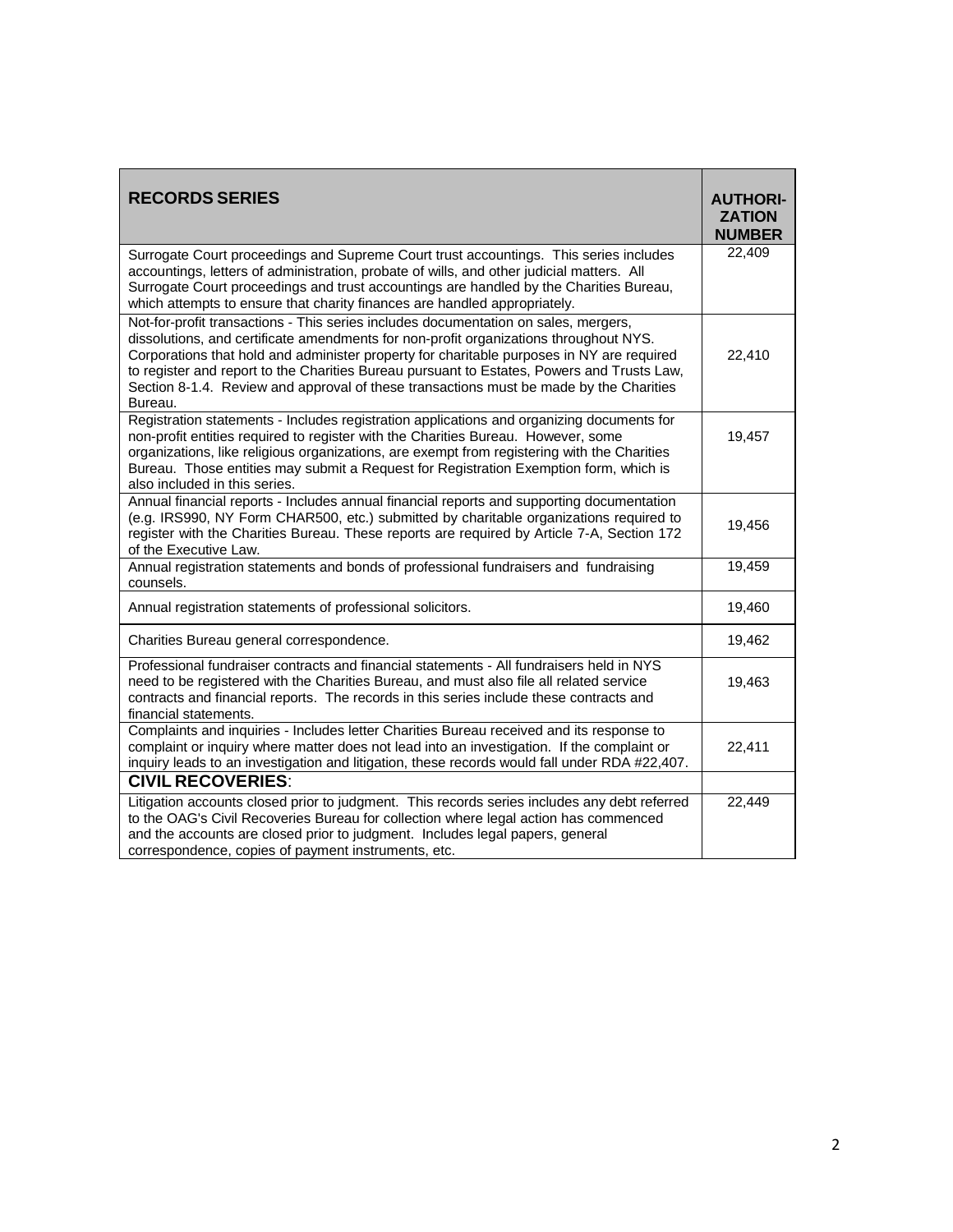| <b>RECORDS SERIES</b>                                                                                                                                                                                                                                                                                                                                                                                                                                                     | <b>AUTHORI-</b><br><b>ZATION</b><br><b>NUMBER</b> |
|---------------------------------------------------------------------------------------------------------------------------------------------------------------------------------------------------------------------------------------------------------------------------------------------------------------------------------------------------------------------------------------------------------------------------------------------------------------------------|---------------------------------------------------|
| Non-satisfied judgment accounts. Judgments are collectible on personal property for 20<br>years from the date judgment is filed. If judgment is satisfied, these records fall under RDA<br>22,452. This series includes legal papers, correspondence, copies of payment<br>instruments, etc.                                                                                                                                                                              | 22,450                                            |
| Accounts closed prior to litigation. These include any accounts that were resolved without<br>going to litigation. Records series includes general correspondence, copies of payment<br>instruments, etc.                                                                                                                                                                                                                                                                 | 22,451                                            |
| Satisfied judgment accounts. These are accounts where judgment has been made and the<br>debt has been satisfied. The records series includes general correspondence and other<br>legal documents associated with satisfied judgments.                                                                                                                                                                                                                                     | 22,452                                            |
| Fiscal reporting and revenue. This records series monitors all payments received by the<br>OAG's Civil Recoveries Bureau or by client agencies. Includes copies of checks and<br>reports generated.                                                                                                                                                                                                                                                                       | 22,453                                            |
| Significant Mental Hygiene Unit cases. Includes legal documentation and<br>correspondence, client correspondence, and other associated materials which may include<br>judgments and information from the Office of Mental Health.                                                                                                                                                                                                                                         | 20,748                                            |
| Investigational material created by the Oil Spill Unit.                                                                                                                                                                                                                                                                                                                                                                                                                   | 20,749                                            |
| <b>CIVIL RIGHTS:</b>                                                                                                                                                                                                                                                                                                                                                                                                                                                      |                                                   |
| Closed case files of investigations and proceedings of civil rights matters.                                                                                                                                                                                                                                                                                                                                                                                              | 10,219                                            |
| Medical records purged from case files of Section 1983 matters.                                                                                                                                                                                                                                                                                                                                                                                                           | 16, 023                                           |
| Section 1983 matters - alleged violations of civil rights by inmates incarcerated in state<br>institutions and other alleged civil rights violations.                                                                                                                                                                                                                                                                                                                     | 19,342                                            |
| Title VII/ADA/age discrimination - Lawsuits alleging discrimination against such factors as<br>age, sex, national origin, religion, retaliation or disabilities.                                                                                                                                                                                                                                                                                                          | 19,344                                            |
| <b>CLAIMS:</b>                                                                                                                                                                                                                                                                                                                                                                                                                                                            |                                                   |
| Claims against the State, including all copies of legal papers, affidavits, briefs, depositions,<br>and trial transcripts for claims filed against the State of New York in the Court of Claims.<br>All claims are covered in this series except for medical malpractice infant claims (RDA<br>#18050), breach of contract claims (RDA #22420), significant claims against the State<br>(RDA #20700), and claims filed in the Supreme Court or other courts (RDA #22419). | 22,415                                            |
| Medical malpractice infant claims. These are claims brought on behalf of infants where<br>malpractice allegedly has occurred by state employees.                                                                                                                                                                                                                                                                                                                          | 18,050                                            |
| Notices of Intention (NI) for infants or incompetents where no claim is filed within the<br>retention period. If a claim is filed, the NI becomes part of claim files covered by RDA<br>#22415.                                                                                                                                                                                                                                                                           | 20,462                                            |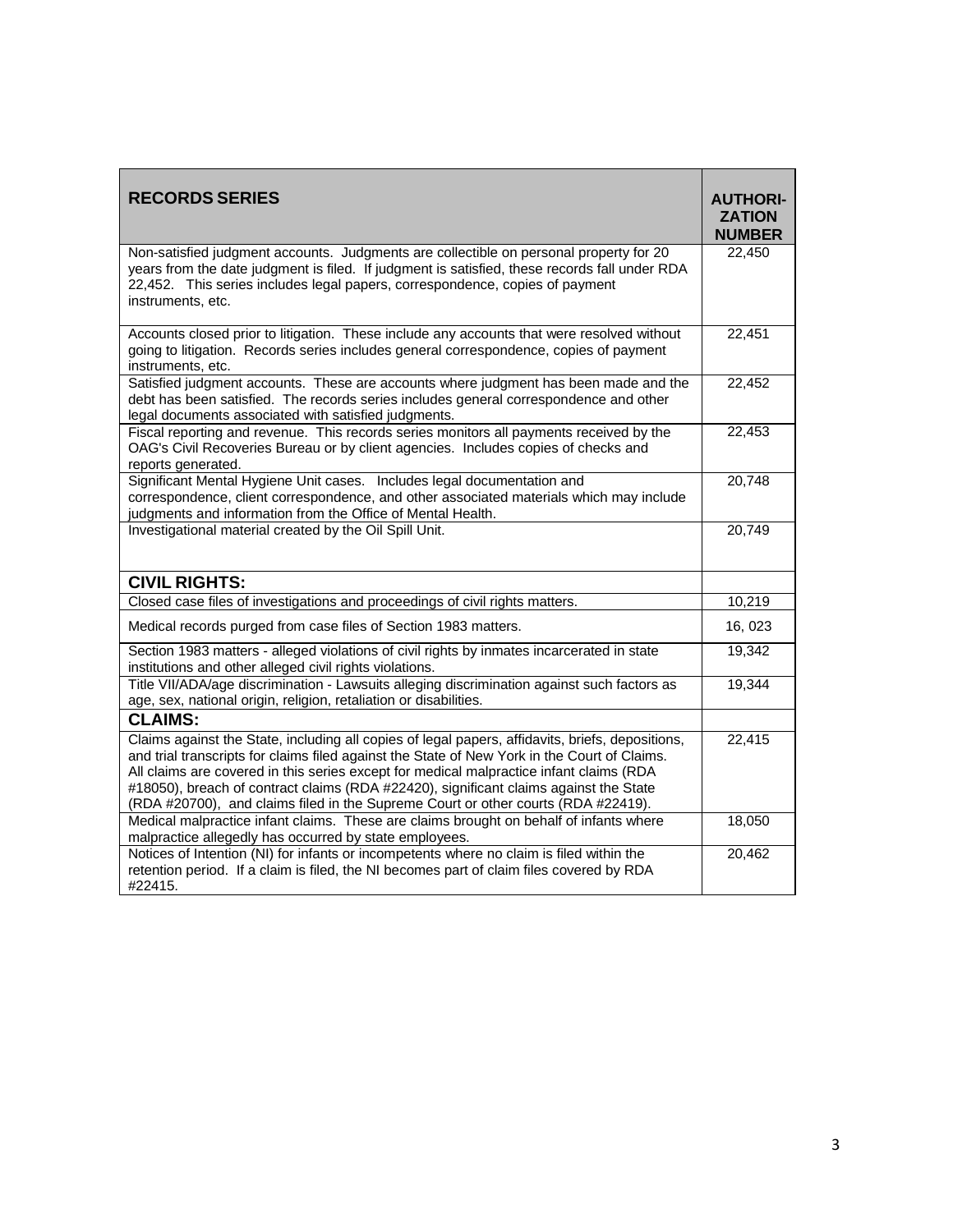| <b>RECORDS SERIES</b>                                                                                                                                                                                                                                                                                                                                                                                                         | <b>AUTHORI-</b><br><b>ZATION</b><br><b>NUMBER</b> |
|-------------------------------------------------------------------------------------------------------------------------------------------------------------------------------------------------------------------------------------------------------------------------------------------------------------------------------------------------------------------------------------------------------------------------------|---------------------------------------------------|
| Notices of Intention (NI) served on the OAG for Tort Actions, where no claim is filed within<br>the retention period. If a claim is filed, these notices become part of the claim files covered<br>under RDA #22415.                                                                                                                                                                                                          | 22,416                                            |
| Motion to initiate a claim. These are motions by claimant to seek permission to late file a<br>claim or proceed as a poor person. This series covers situations in which the motion to<br>initiate is either abandoned or denied. If a motion is accepted, the records become part of<br>the claim files covered by RDA #22415.                                                                                               | 22,417                                            |
| Claims not filed with Court of Claims. These are claims served on the OAG, but not filed<br>with the court. If a claim is filed in court, then the records become a part of the claim files<br>covered under RDA #22415.                                                                                                                                                                                                      | 22,418                                            |
| Claims cases in Supreme Court and other courts. This series documents the initial<br>summons and complaint filed in special claims cases which are heard by the State<br>Supreme Court or other courts, rather than the Court of Claims (whose cases are covered<br>mostly under RDA #22415).                                                                                                                                 | 22,419                                            |
| Breach of contract claims against the State. These are claims the OAG defends and<br>prosecutes in the Court of Claims and Supreme Court.                                                                                                                                                                                                                                                                                     | 22,420                                            |
| Significant claims against the State. This series contains potential claims against the State<br>that may be brought due to the delayed accrual of statute of limitations. This would cover<br>cases where there is a potential long-term liability for the State because of the nature of the<br>claim. The trial attorney will determine what claims fall into this category.                                               | 20,700                                            |
| <b>CONSUMER FRAUDS:</b>                                                                                                                                                                                                                                                                                                                                                                                                       |                                                   |
| Consumer frauds complaints and related material referred to other agencies.                                                                                                                                                                                                                                                                                                                                                   | 9,964                                             |
| Consumer frauds complaints and related correspondence.                                                                                                                                                                                                                                                                                                                                                                        | 13,536                                            |
| Consumer frauds litigated cases, forms and correspondence.                                                                                                                                                                                                                                                                                                                                                                    | 13,537                                            |
| Consumer frauds assurances of discontinuance and related forms and correspondence.                                                                                                                                                                                                                                                                                                                                            | 13,538                                            |
| Non-documentary evidence.                                                                                                                                                                                                                                                                                                                                                                                                     | 20,131                                            |
| Security breach notifications - Records created pursuant to Section 208, State Technology<br>Law, which requires state agencies to disclose to New York state residents when their<br>computerized private information was or may have been acquired by a person without valid<br>authorization, including notifications to affected persons and to designated state agencies,<br>logs of notifications, and related records. | 90379                                             |
| <b>CONTRACTS:</b>                                                                                                                                                                                                                                                                                                                                                                                                             |                                                   |
| Transmittal letters for contracts reviewed and approved by OAG.                                                                                                                                                                                                                                                                                                                                                               | 14,598                                            |
| PROSECUTIONS/INVESTIGATIONS:<br><b>CRIMINAL</b>                                                                                                                                                                                                                                                                                                                                                                               |                                                   |
| Special investigations including grand jury minutes and court proceedings. These are<br>investigations where the Governor orders the OAG to conduct an investigation which<br>supersedes one being conducted by local officials.                                                                                                                                                                                              | 11,185                                            |
| Files of investigations which do not contain grand jury minutes.                                                                                                                                                                                                                                                                                                                                                              | 13,291                                            |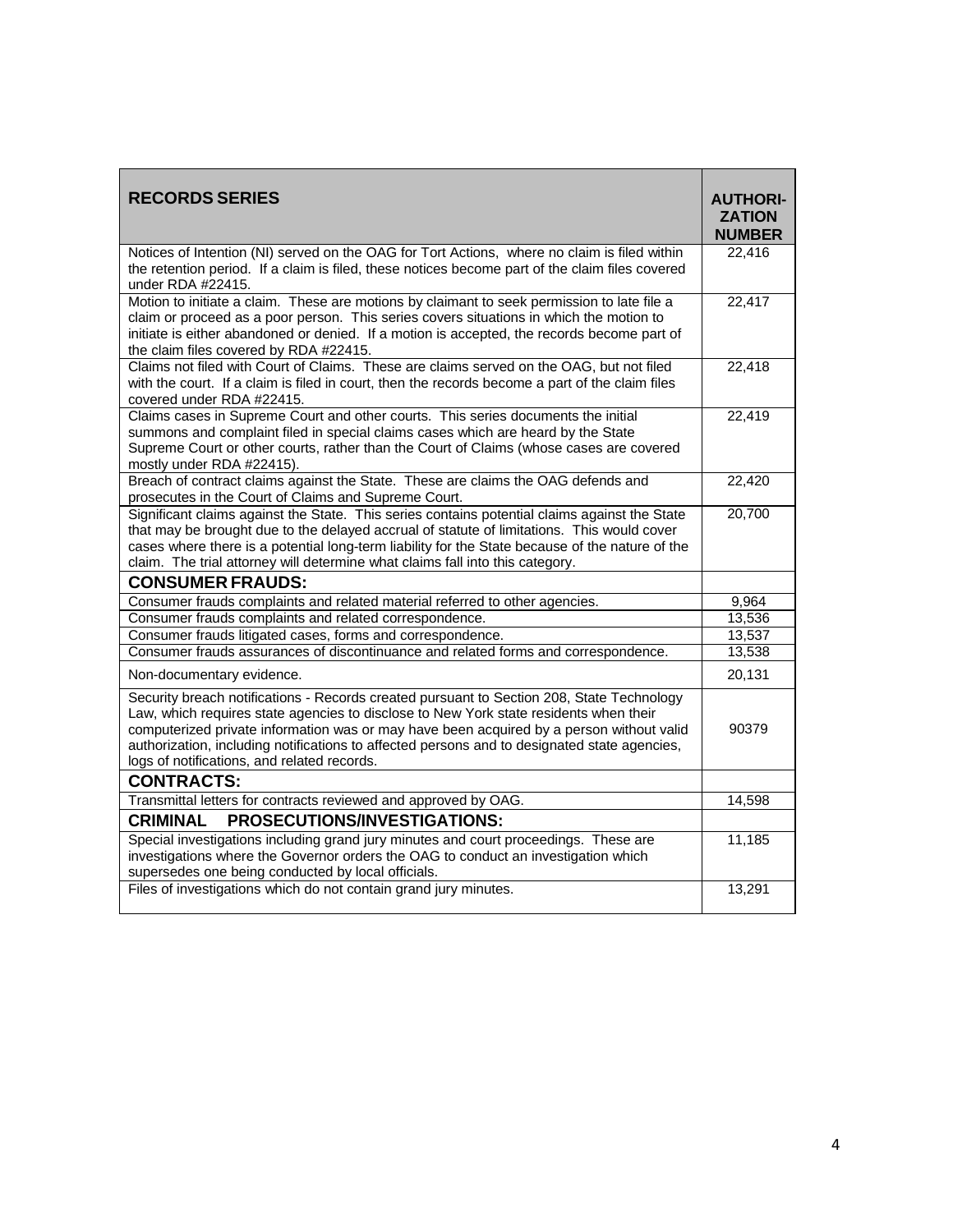| <b>RECORDS SERIES</b>                                                                                                                                                                                                        | <b>AUTHORI-</b><br><b>ZATION</b><br><b>NUMBER</b> |
|------------------------------------------------------------------------------------------------------------------------------------------------------------------------------------------------------------------------------|---------------------------------------------------|
| <b>ENVIRONMENTAL PROTECTION:</b>                                                                                                                                                                                             |                                                   |
| Litigated case files, investigational material, records of proceedings, court papers,<br>documents, etc., in connection with statutory and common law responsibilities.                                                      | 14,369                                            |
| Scientific reference and research material.                                                                                                                                                                                  | 16,328                                            |
| Legal reference and research material.                                                                                                                                                                                       | 16,329                                            |
| Love Canal case records.                                                                                                                                                                                                     | 19,145                                            |
| Love Canal microfilmed documents.                                                                                                                                                                                            | 19,146                                            |
| Legislative program bill files                                                                                                                                                                                               | 21,146                                            |
| <b>EXECUTIVE RECORDS:</b>                                                                                                                                                                                                    |                                                   |
| Attorney General's official records, consisting of subject and correspondence files, reports,<br>proposed legislation, speeches, public schedules, and other records documenting the<br>Attorney General's tenure in office. | 21,883                                            |
| Attorney General's Executive Office staff official records, consisting of subject and<br>correspondence files, and other records documenting the responsibilities of the Executive<br>Office staff.                          | 21,884                                            |
| Invitations to the AG sent for various political and social functions.                                                                                                                                                       | 18,567                                            |
| <b>HEALTH CARE:</b>                                                                                                                                                                                                          |                                                   |
| Health care fraud complaints and related material referred to other agencies.                                                                                                                                                | 21,131                                            |
| Health care fraud complaints and related correspondence.                                                                                                                                                                     | 21,132                                            |
| Health care fraud litigated cases, forms and correspondence.                                                                                                                                                                 | 21,133                                            |
| Health care fraud assurances of discontinuance and related forms and correspondence.                                                                                                                                         | 21,134                                            |
| Health care fraud legislative program bill files.                                                                                                                                                                            | 21,135                                            |
| <b>INTERNET:</b>                                                                                                                                                                                                             |                                                   |
| Litigated case files.                                                                                                                                                                                                        | 20,524                                            |
| Non-litigated inquiries.                                                                                                                                                                                                     | 20,525                                            |
| Complaints.                                                                                                                                                                                                                  | 20,526                                            |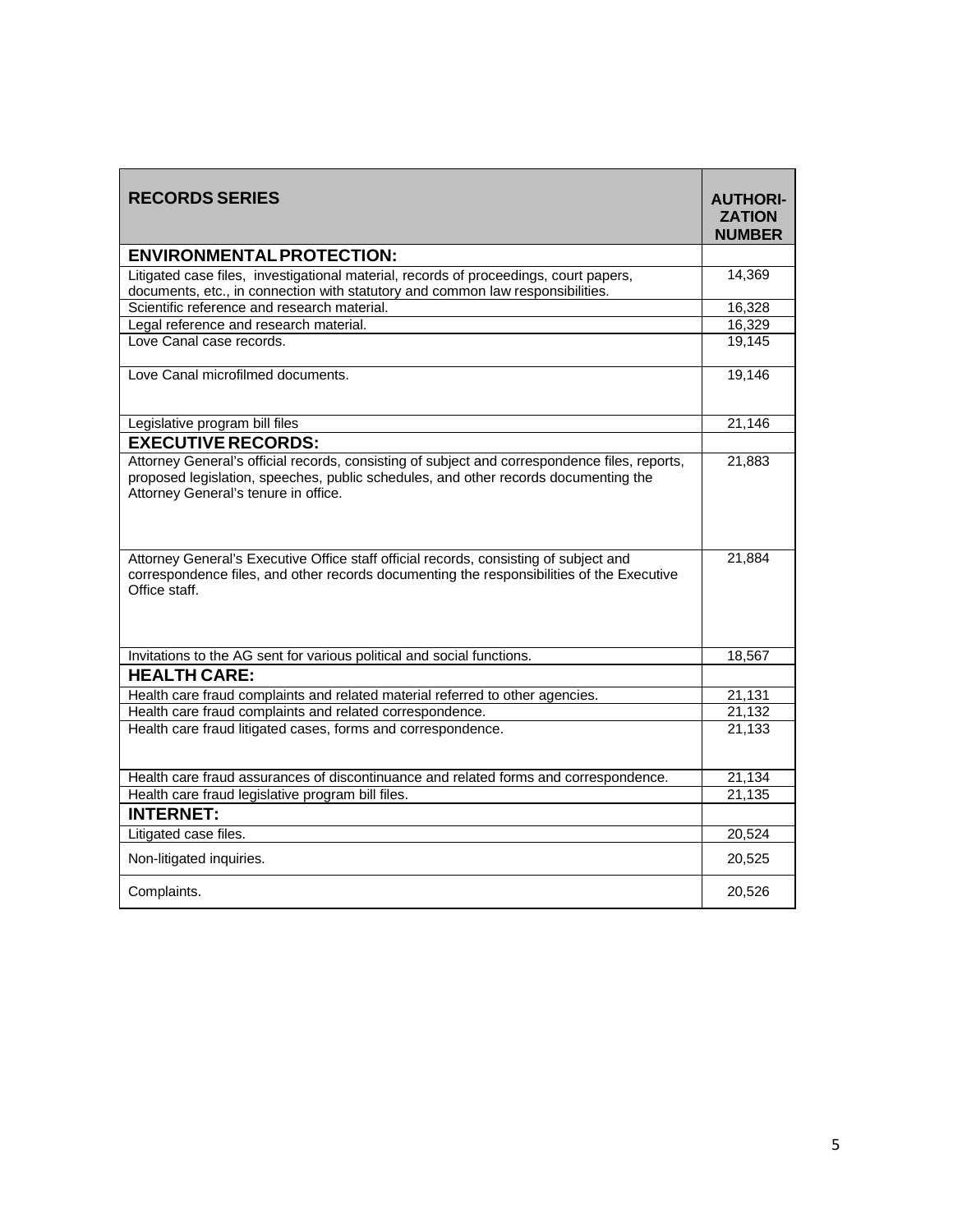| <b>RECORDS SERIES</b>                                                                                                                                                                                                                                                                                 | <b>AUTHORI-</b><br><b>ZATION</b><br><b>NUMBER</b> |
|-------------------------------------------------------------------------------------------------------------------------------------------------------------------------------------------------------------------------------------------------------------------------------------------------------|---------------------------------------------------|
| Non-litigated settlements.                                                                                                                                                                                                                                                                            | 20,527                                            |
| <b>INVESTOR PROTECTION:</b>                                                                                                                                                                                                                                                                           |                                                   |
| FBI and NYSIIS fingerprint cards re: securities industry salesman, brokers, etc.                                                                                                                                                                                                                      | 13,941                                            |
| Registration files re: company takeovers.                                                                                                                                                                                                                                                             | 13,949                                            |
| Mutual fund reports.                                                                                                                                                                                                                                                                                  | 13,950                                            |
| Salesperson statements and broker dealer registrations processed by the Real Estate<br>Financing Section.                                                                                                                                                                                             | 18,472                                            |
| Ledgers, books, canceled checks, purchase and sales contracts, correspondence and<br>other records left with the Attorney General during the course of investigations under<br>Article 23A of the General Business Law.                                                                               | 20,467                                            |
| Investigations and court proceedings concerning securities matters. May include Grand<br>Jury material and/or significant cases.                                                                                                                                                                      | 20,468                                            |
| Securities registration exemptions and receipts for applications by issuers of securities for<br>an exemption from the necessity of filing a broker/dealer statement.                                                                                                                                 | 20,469                                            |
| Securities registration folders/NASD - For firms and salespersons replaced or covered by<br>the NASD system. Includes registrations, supplements, amendments and receipts.                                                                                                                            | 20,470                                            |
| Franchise files - registrations, supplements, amendments and receipts (Art. 33 General<br>Business Law).                                                                                                                                                                                              | 20,473                                            |
| Franchise advertising literature filed by franchisers.                                                                                                                                                                                                                                                | 20,474                                            |
| Theatrical registration files - Documents related to registering a theatrical production so<br>that the limited partnership/corporation can sell securities. Included are correspondence,<br>agreements, financial records, sales offerings/circulars and other associated material and<br>documents. | 20,476                                            |
| No action letters - Letters from issuers of securities requesting that "No Action" be taken on<br>the sale of securities in New York State. Documents include letters, requests, receipts and<br>associated material.                                                                                 | 20,477                                            |
| Commodities - Cancelled, un-renewed commodity salesperson statements, supplements<br>and amendments, commodity registrations access files and receipts.                                                                                                                                               | 20,478                                            |
| Transmittals - Listing of checks received; includes receipt number, name of investor, firm,<br>franchise or advisor, freedom of information request, copy of cover sheet and copy of front<br>and back of check.                                                                                      | 20,479                                            |
| Exchange records - Written request by broker/dealer to use the word "exchange" in their<br>title. This request is either approved or disapproved by Investor Protection and Securities<br>Bureau via letter.                                                                                          | 20,480                                            |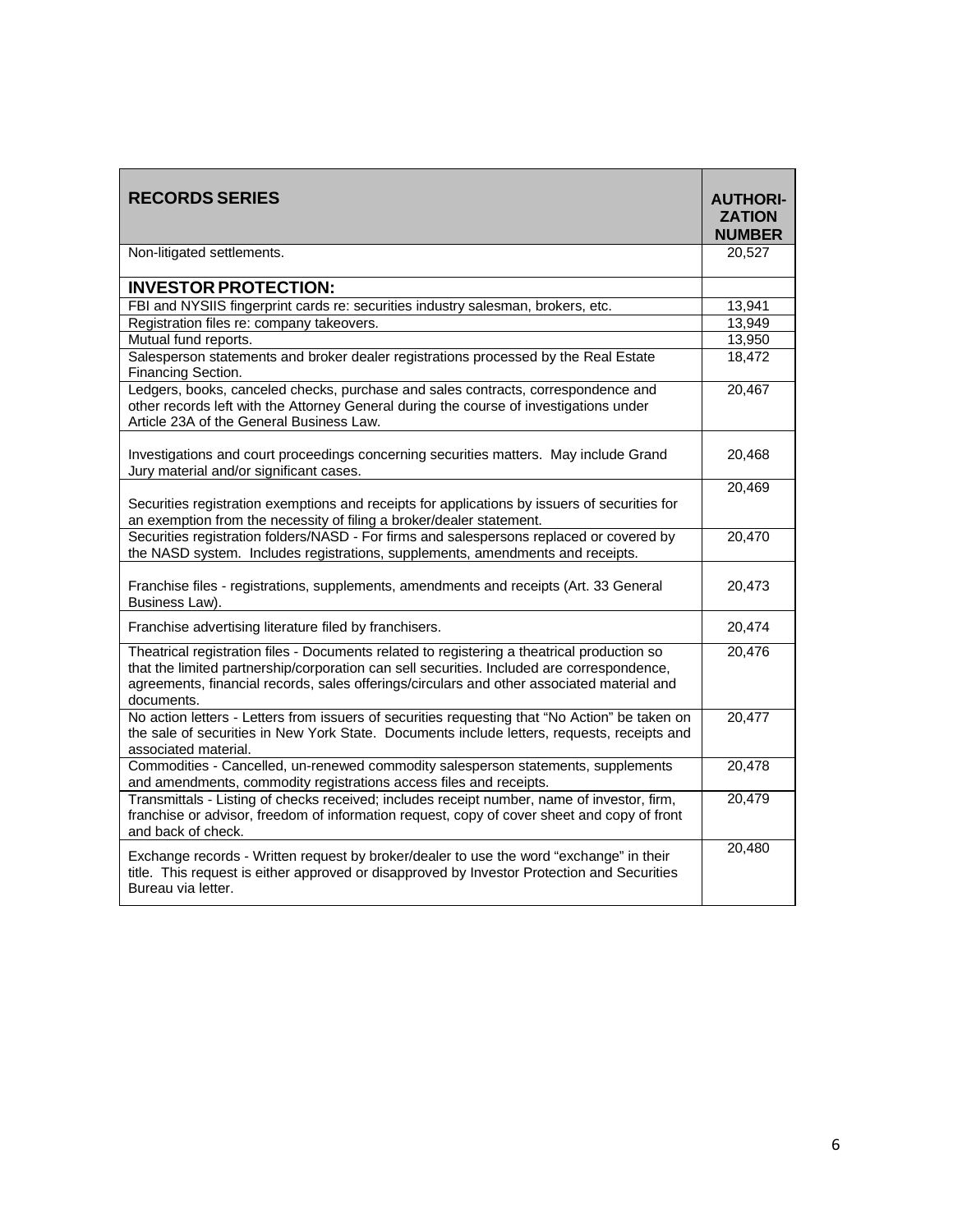| <b>RECORDS SERIES</b>                                                                                                                                                                                                               | <b>AUTHORI-</b><br><b>ZATION</b><br><b>NUMBER</b> |
|-------------------------------------------------------------------------------------------------------------------------------------------------------------------------------------------------------------------------------------|---------------------------------------------------|
| Complaints on investment and investor frauds - These files contain complaints on<br>investment and investor frauds which do not lead to investigations or court proceedings.                                                        | 20,481                                            |
| Pending correspondence file - Correspondence sent from public to Investor Protections<br>and Securities Bureau, and correspondence sent to public to complete their files.                                                          | 20,482                                            |
| Investment advisory documents Registrations, supplements, amendments and receipts for<br>broker/dealer, broker/dealer excess, securities salesperson and investment advisory files.                                                 | 20,685                                            |
| Securities registration documents - Canceled or un-renewed securities salesperson<br>statements, supplements and amendments, broker/dealer registrations, broker/dealer<br>access files and receipts.                               | 20,686                                            |
| Investigations and court proceedings concerning theatrical matters. Contains investigation<br>reports/supporting material, copy of court proceeding records, correspondence and other<br>associated material.                       | 21,149                                            |
| <b>LABOR:</b>                                                                                                                                                                                                                       |                                                   |
| Collection of compensation awards where employers are non-insurers.                                                                                                                                                                 | 5,126                                             |
| Claimant cases prosecuted for fraudulent collection of benefits and employer cases<br>prosecuted for failure to file reports.                                                                                                       | 6,823                                             |
| Supplementary proceedings - employer cases for collection of unpaid taxes.                                                                                                                                                          | 6,825                                             |
| Appellate court cases handled mainly in Appellate Division, Third Department and the New<br>York Court of Appeals - contains case histories between the Attorney General's Office and<br>employers and employees claiming benefits. | 6,826                                             |
| Insolvency proceedings and miscellaneous labor related matters.                                                                                                                                                                     | 6,827                                             |
| Compensation and collection matters concerning judgments, awards or money claims<br>which the records indicate have been paid.                                                                                                      | 13,540                                            |
| Criminal prosecution of workers' compensation matters.                                                                                                                                                                              | 13,541                                            |
| Criminal prosecution for violations of Labor Law.                                                                                                                                                                                   | 14,536                                            |
| Civil collection cases for Labor Department.                                                                                                                                                                                        | 14,554                                            |
| Affirmative litigation - closed files of matters involving violations of Labor Law, Article 6, 8<br>and 28.                                                                                                                         | 15,268                                            |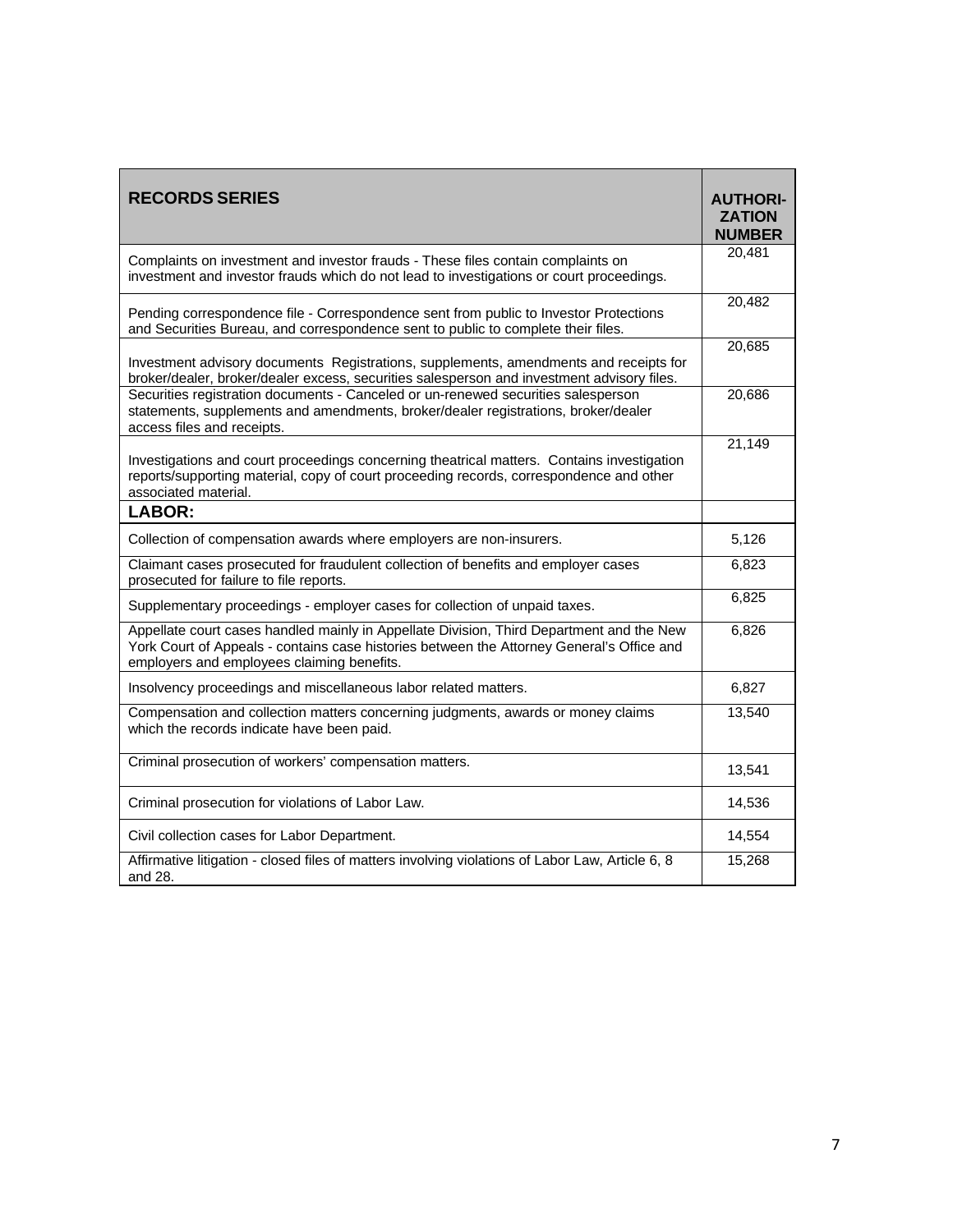| <b>RECORDS SERIES</b>                                                                                                                                                                                     | <b>AUTHORI-</b><br><b>ZATION</b><br><b>NUMBER</b> |
|-----------------------------------------------------------------------------------------------------------------------------------------------------------------------------------------------------------|---------------------------------------------------|
| Workers' compensation matters appealed to the third department.                                                                                                                                           | 16,798                                            |
| Cases and points belonging to the Labor Bureau, consisting of original bound records of<br>workers' compensation cases.                                                                                   | 19,754                                            |
| Claimant cases for collection of overpaid unemployment insurance benefits.                                                                                                                                | 21,124                                            |
| <b>LEGAL POLICY &amp; PROGRAM DEVELOPMENT</b>                                                                                                                                                             |                                                   |
| Crime victims matters.                                                                                                                                                                                    | 21, 305                                           |
| Investigations.                                                                                                                                                                                           | 21, 306                                           |
| Research materials.                                                                                                                                                                                       | 21, 307                                           |
| Litigation case files.                                                                                                                                                                                    | 21, 308                                           |
| Programmatic and outreach records.                                                                                                                                                                        | 21, 309                                           |
| <b>LEGISLATIVE:</b>                                                                                                                                                                                       |                                                   |
| Copies of Memoranda to the Governor and any associated correspondence and other<br>documentation.                                                                                                         | 15,432                                            |
| Legislative program bill files - contains bills, memoranda, correspondence, drafts, notes<br>and background materials.                                                                                    | 15,433                                            |
| LITIGATION (INCLUDING ARTICLE 78s, HABEAS CORPUS, MENTAL<br>HYGIENE, MISC. LITIGATION, AND SIGNIFICANT CASE FILES):                                                                                       |                                                   |
| Tax claims in bankruptcy, dissolution, assignment for the benefit of creditors, etc.                                                                                                                      | 8,233                                             |
| State habeas corpus matters.                                                                                                                                                                              | 13,543                                            |
| Article 78 cases: case that challenges a determination of a state agency or officer.<br>Generally includes but not restricted to a review of determination of various state agencies<br>or its officers.  | 16,519                                            |
| Miscellaneous litigation correspondence, documents, in-house forms.                                                                                                                                       | 17,160                                            |
| Litigated closed case files, or segments of a case, containing memos, correspondence and<br>related legal documents.                                                                                      | 19,341                                            |
| Federal habeas corpus matters.                                                                                                                                                                            | 19,343                                            |
| CPL Section 330.20 - records of defendants found not guilty by reason of insanity, i.e.,<br>applications, exam orders, commitment orders, orders of retention, order for medication or<br>rejection, etc. | 19,345                                            |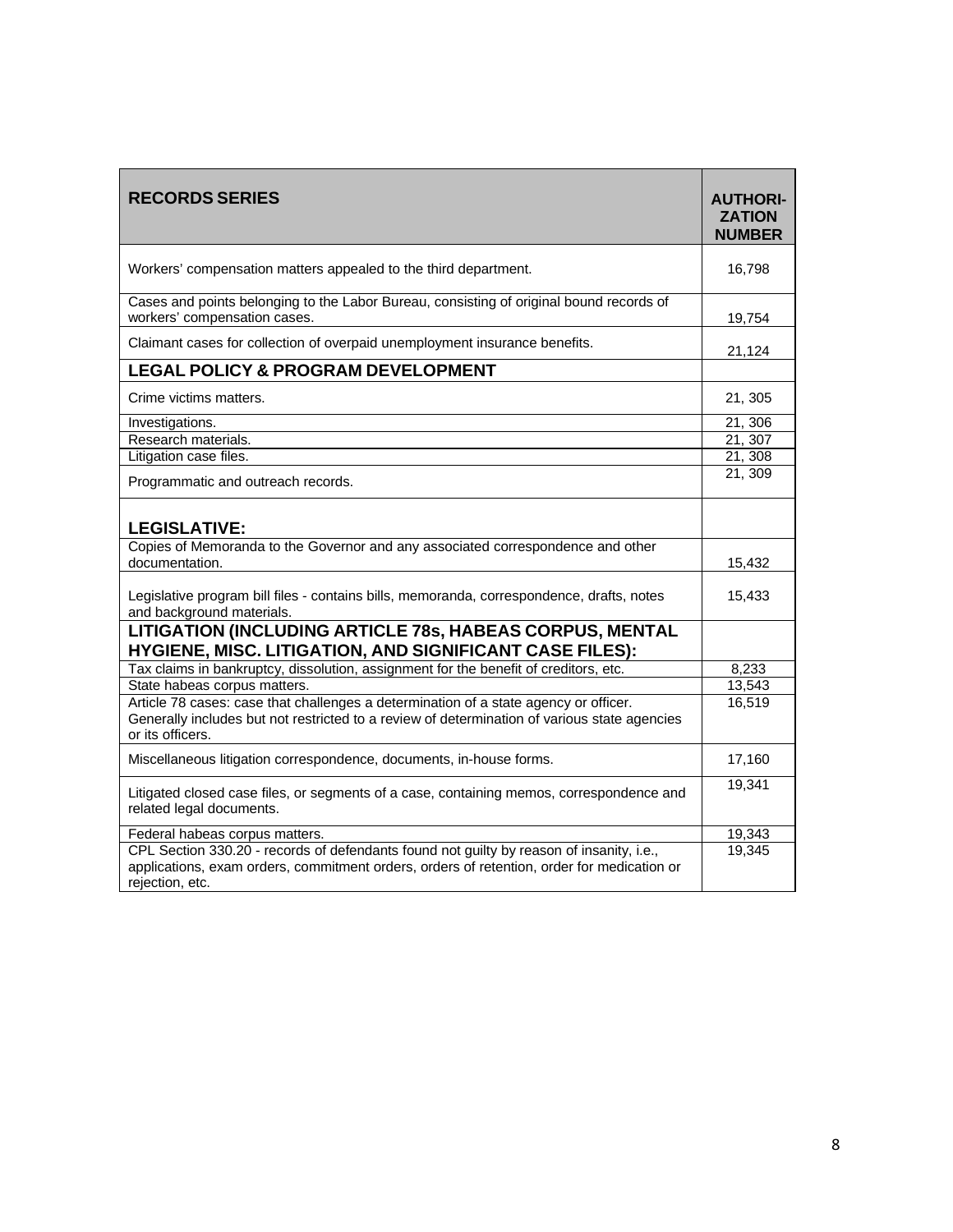| <b>RECORDS SERIES</b>                                                                                                                                                                                                                                                                                                                                                                                                                                                                                                                                                               | <b>AUTHORI-</b><br><b>ZATION</b><br><b>NUMBER</b> |
|-------------------------------------------------------------------------------------------------------------------------------------------------------------------------------------------------------------------------------------------------------------------------------------------------------------------------------------------------------------------------------------------------------------------------------------------------------------------------------------------------------------------------------------------------------------------------------------|---------------------------------------------------|
| Article 9 and 15 and Section 730 - civil committees, i.e., application for order of retention,<br>order for medication or rejection, writs of habeas corpus, etc.                                                                                                                                                                                                                                                                                                                                                                                                                   | 19,346                                            |
| Miscellaneous Mental Hygiene - patient and surrogate matters.                                                                                                                                                                                                                                                                                                                                                                                                                                                                                                                       | 19,347                                            |
| Guardianship applications and Surrogate Court Matters - referrals, petition for order to<br>show cause, applications, transcript of proceeding, order and notice.                                                                                                                                                                                                                                                                                                                                                                                                                   | 19,348                                            |
| Significant archival case files - Must meet at least one of the following criteria: 1. The files<br>pertain to a case that resulted in a landmark decision, ruling, or order, and therefore<br>provide evidence of precedent; 2. The files deal with notorious figures or organizations that<br>are likely to be the subject of on-going research; 3. The files pertain to cases involving<br>prominent individuals likely to be the subject of future research; 4. The files define a shift<br>or are illustrative of a major Office of the Attorney General policy or initiative. | 19,352                                            |
| <b>MEDICAID FRAUD:</b>                                                                                                                                                                                                                                                                                                                                                                                                                                                                                                                                                              |                                                   |
| MFCU attorney case and court records documenting prosecution of misdemeanors.                                                                                                                                                                                                                                                                                                                                                                                                                                                                                                       | 19,363                                            |
| MFCU attorney case and court records documenting prosecution of civil or felony cases.                                                                                                                                                                                                                                                                                                                                                                                                                                                                                              | 19,364                                            |
| MFCU central case files - Records kept in the NYC office that document investigation of<br>Medicaid fraud.                                                                                                                                                                                                                                                                                                                                                                                                                                                                          | 20,017                                            |
| MFCU Regional Office investigative records that document fraud or abuse.                                                                                                                                                                                                                                                                                                                                                                                                                                                                                                            | 20,684                                            |
| Subpoenaed records or records obtained via search warrant.                                                                                                                                                                                                                                                                                                                                                                                                                                                                                                                          | 22,071                                            |
| <b>ORGANIZED CRIME TASK FORCE:</b>                                                                                                                                                                                                                                                                                                                                                                                                                                                                                                                                                  |                                                   |
| Criminal case files.                                                                                                                                                                                                                                                                                                                                                                                                                                                                                                                                                                | 20,970                                            |
| Wiretap recorded tapes - original and first copy.                                                                                                                                                                                                                                                                                                                                                                                                                                                                                                                                   | 20,971                                            |
| Administrative files and correspondence.                                                                                                                                                                                                                                                                                                                                                                                                                                                                                                                                            | 20,972                                            |
| Subpoenaed records.                                                                                                                                                                                                                                                                                                                                                                                                                                                                                                                                                                 | 20, 973                                           |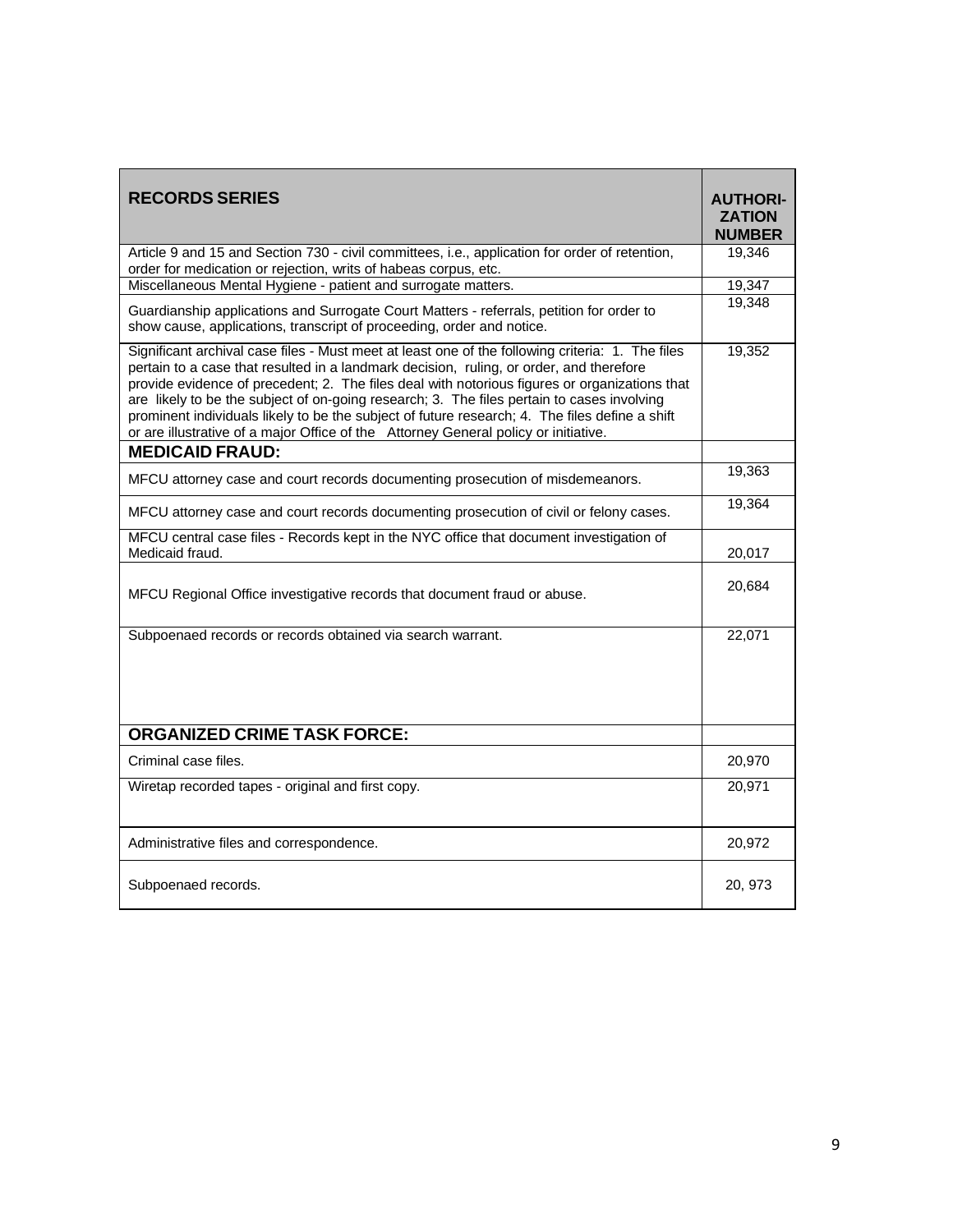| <b>RECORDS SERIES</b>                                                                                                                                                                                | <b>AUTHORI-</b><br><b>ZATION</b><br><b>NUMBER</b> |
|------------------------------------------------------------------------------------------------------------------------------------------------------------------------------------------------------|---------------------------------------------------|
| Concurrences - internal memos.                                                                                                                                                                       | 20,974                                            |
| Team activity reports - confidential reports used to track team activities.                                                                                                                          | 90,200                                            |
| Message books and/or telephone logs.                                                                                                                                                                 | 90,366                                            |
| <b>PUBLIC INTEGRITY:</b>                                                                                                                                                                             |                                                   |
| Criminal and civil litigated cases                                                                                                                                                                   | 22,072                                            |
| Non-litigated inquiries, investigations and complaints                                                                                                                                               | 22,073                                            |
| Non-litigated resolutions                                                                                                                                                                            | 22,074                                            |
| <b>REAL ESTATE FINANCE:</b>                                                                                                                                                                          |                                                   |
| Case files which include records and prints; architects' drawings and specifications,<br>intrastate records and files.                                                                               | 13,552                                            |
| <b>REAL PROPERTY:</b>                                                                                                                                                                                |                                                   |
| Acquisition of land for conservation purposes, including copies of maps, agreements,<br>reports, etc.                                                                                                | 9,188                                             |
| Acquisition of land for the Power Authority including copies of maps, agreements, reports,<br>etc.                                                                                                   | 9,963                                             |
| McCabe files - original project maps and correspondence relating to Land Board Claims<br>and appropriation of real property.                                                                         | 10,077                                            |
| General files - original project maps and data pertaining to all land acquisitions and real<br>property proceedings.                                                                                 | 13,532                                            |
| Escheat Investigations - petition and supporting papers by Public Administrators to<br>Surrogates Court for leave to sell escheated real property pursuant to Section 33 (4) of<br>Public Lands Law. | 13,661                                            |
| Housing loan files (Mitchell-Lama Act) and public housing loan files.                                                                                                                                | 14,636                                            |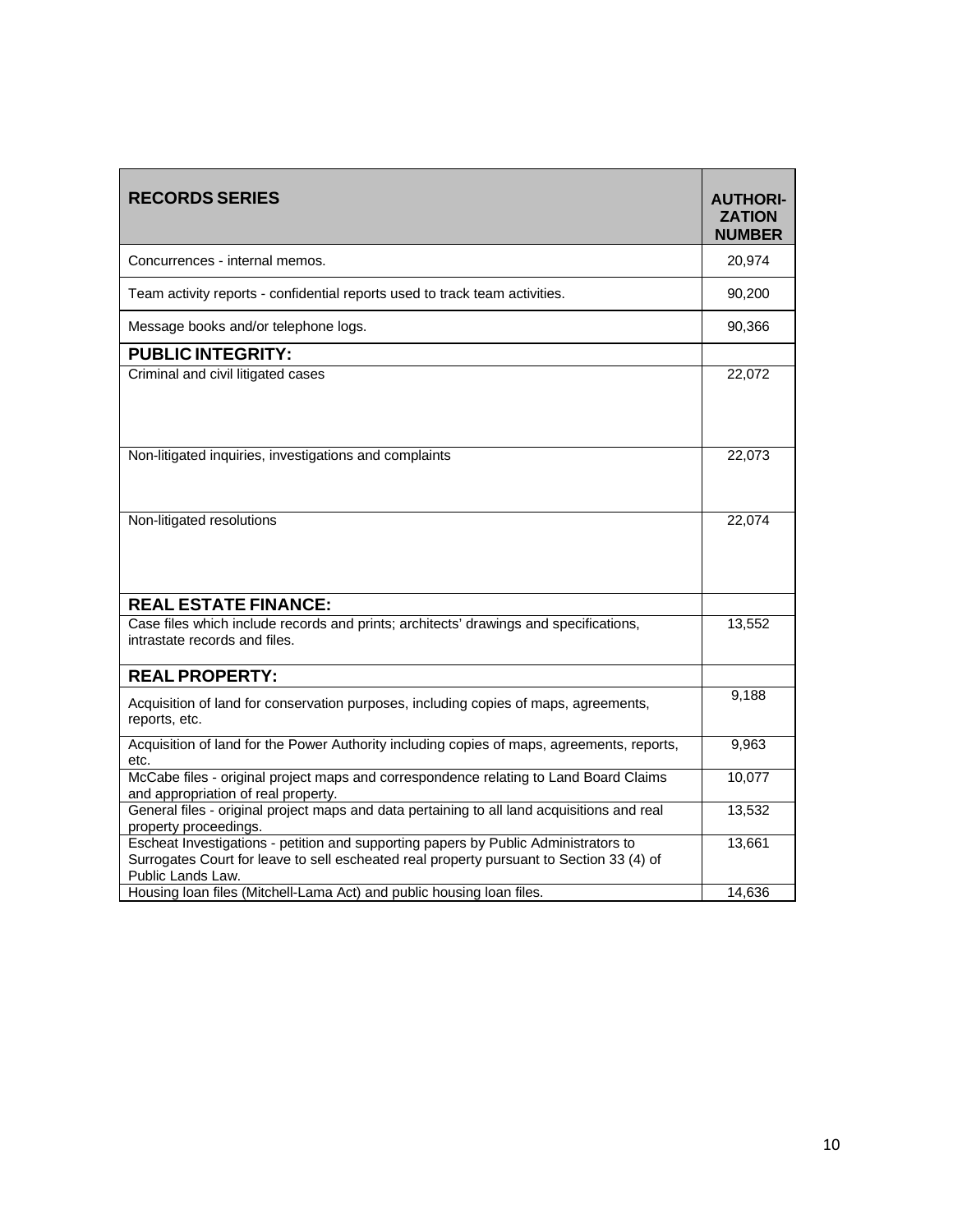| <b>RECORDS SERIES</b>                                                                                                                                                          | <b>AUTHORI-</b><br><b>ZATION</b><br><b>NUMBER</b> |
|--------------------------------------------------------------------------------------------------------------------------------------------------------------------------------|---------------------------------------------------|
| Acquisition project files for hostels.                                                                                                                                         | 17,530                                            |
| Highway land appropriation files - Thruway Authority.                                                                                                                          | 17,531                                            |
| Highway land appropriation files - Department of Transportation.                                                                                                               | 17,532                                            |
| Torrens title registrations - review of petition for registration of title under Section 423 of the<br>Real Property Law.                                                      | 17,533                                            |
| State-owned building/property files - includes deeds, maps and documents showing how<br>state purchased building and/or property.                                              | 19,016                                            |
| Land disposition files.                                                                                                                                                        | 19,691                                            |
| Administrative records and correspondence.                                                                                                                                     | 20,968                                            |
| Acquisition of land for state agencies.                                                                                                                                        | 20,969                                            |
| Abstracts of title.                                                                                                                                                            | 21, 300                                           |
| Foreclosure actions (mortgage, tax warrants, liens). Includes notice of mortgage<br>foreclosure, summons and complaint, judgment of foreclosure and sale, notice of sale, etc. | 22,339                                            |
| SEXUAL OFFENDERS MANAGEMENT UNIT:                                                                                                                                              |                                                   |
| Confined, SIST (strict & intense supervision treatment), and dismissed records.                                                                                                | 22,137                                            |
| <b>TELECOMMUNICATIONS &amp; ENERGY:</b>                                                                                                                                        |                                                   |
| Regulatory cases.                                                                                                                                                              | 21,417                                            |
| Litigated cases.                                                                                                                                                               | 21,418                                            |
| Assurances of discontinuance.                                                                                                                                                  | 21,419                                            |